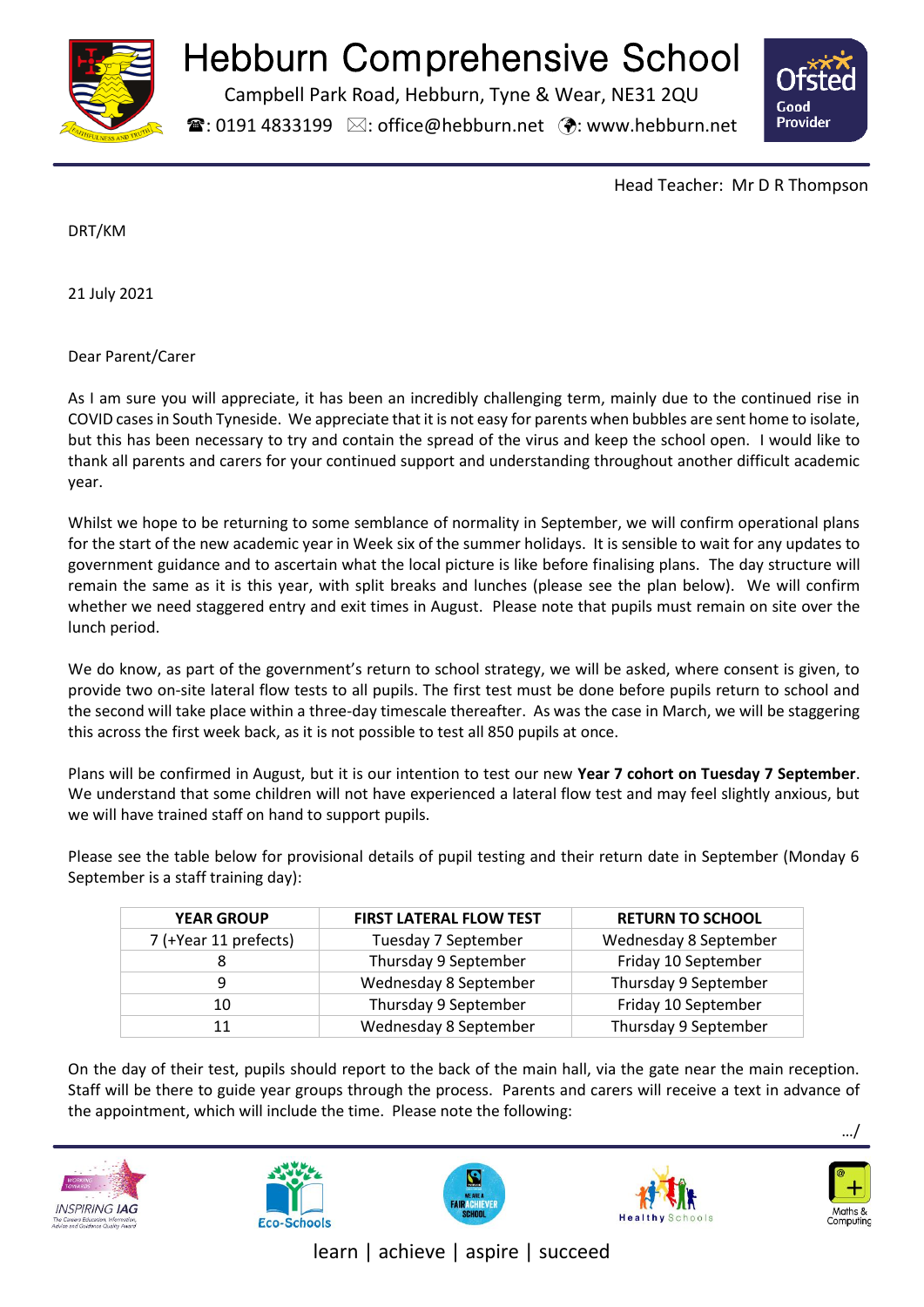- Where we have already received consent for testing, parents will not be required to fill out another form.
- If you have previously given consent but do not want your child to be tested this time, you must contact the school before Monday 6 September, via [covid@hebburn.net,](mailto:covid@hebburn.net) to let us know.
- If you did not give consent in March and would like your child to be tested in September, please contact the school for a consent form, via the email address above.
- We will be sending out an electronic consent form to pupils in our new Year 7 cohort.

Pupils are not required to wear school uniform on the day of their test, but they are expected to be in full, correct school uniform on their return to school.

It is essential that pupils make a positive start to the academic year, and we ask for your full support in ensuring that your son/daughter arrives to school on their first day in the correct school uniform and fully equipped for learning.



# **DAY STRUCTURE FOR SEPTEMBER**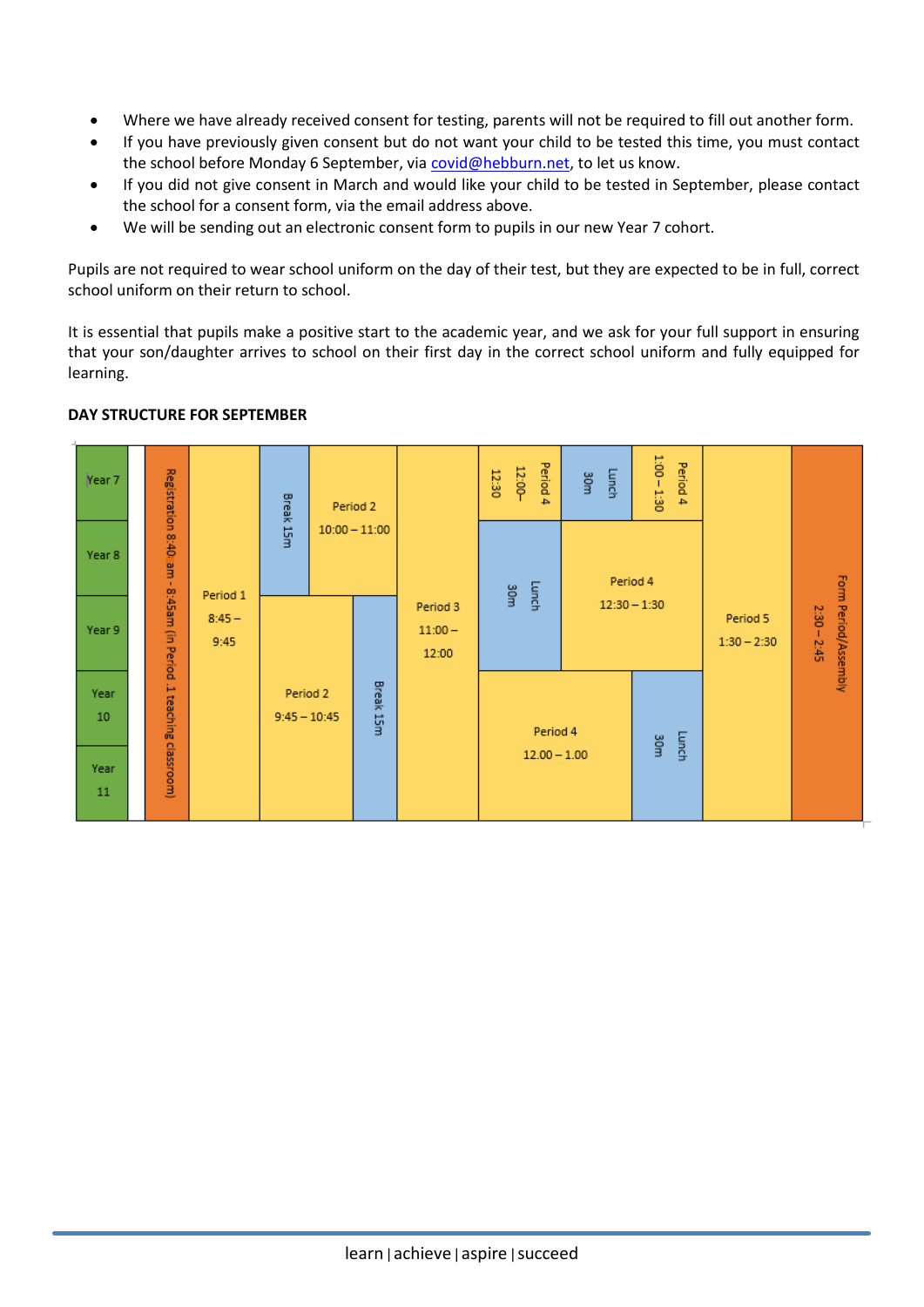#### **PASTORAL ARRANGEMENTS FOR SEPTEMBER**

| Year | <b>Key Stage</b> | <b>Head of Learning</b> | <b>Intervention Manager</b> | <b>Head of Key Stage</b> | <b>Senior Leadership</b><br>Link |
|------|------------------|-------------------------|-----------------------------|--------------------------|----------------------------------|
| 7    | 3                | Mrs C Moore             | Mrs R Bingham               | Miss J Hood              | Mrs S Burdis                     |
| 8    |                  | Miss J Shield           | Mrs E McDevitt              |                          |                                  |
| 9    |                  | Mr C Mulley             | Miss S Woodcock             |                          |                                  |
| 10   | 4                | Mrs E Armstrong         | Miss J O'Brien              | Mr N Chambers            |                                  |
| 11   |                  | Mrs L Fawcett           | Miss M Simpson              |                          |                                  |

# **STAFF LEAVING**

After a 42-year career of teaching in South Tyneside, Miss Dalton, teacher of English and former Head of Department, will be retiring at the end of term, having also worked at Redwell Comprehensive and Brinkburn School. Throughout her career, Miss Dalton has had a huge impact on the life chances of young people across the borough. Generations of students taught by Miss Dalton have developed a real love of English and English literature, and have gone on to secure the grades they've needed to access the next stage of their education or employment, with many going on to study the subject at college and/or university. This level of success is down to Miss Dalton's passion for education, her outstanding teaching and the significant investment in the young people with whom she's worked. She is a highly respected teacher and colleague, and we are all going to miss her. We wish Miss Dalton a long, happy and restful retirement and thank her for the outstanding contribution she has made to both teaching and to the school.

We also say farewell to the following staff: Miss Hardwick, Miss Jobling, Mr Henderson, Mr Brundle and Mr Davies. Our thanks for all of their hard work this year.

## **NEW STAFF STARTING IN SEPTEMBER**

We have a number of new staff joining the school in September:

Mrs Beckford – Head of French Mrs Hall – Head of Biology Mr Obee – Head of Physics Mr Ridley – Second in English Miss Brooker – Teacher of History Mr Chadwick – Teacher of French Miss Duguid – Teacher of Chemistry Miss Graham – Teacher of English

Miss Hadjikakou – Teacher of Music/English Mr Hall – Teacher of Mathematics Miss McGuinness – Teacher of Art and Photography Miss Studholme – Teacher of Geography Miss Knight – Administration Assistant Miss Engelby – Administration Assistant Mr Pegram – Cover Supervisor

## **ADDITIONAL STAFF NEWS**

• Miss Summerland will return after her maternity leave as Second in Mathematics.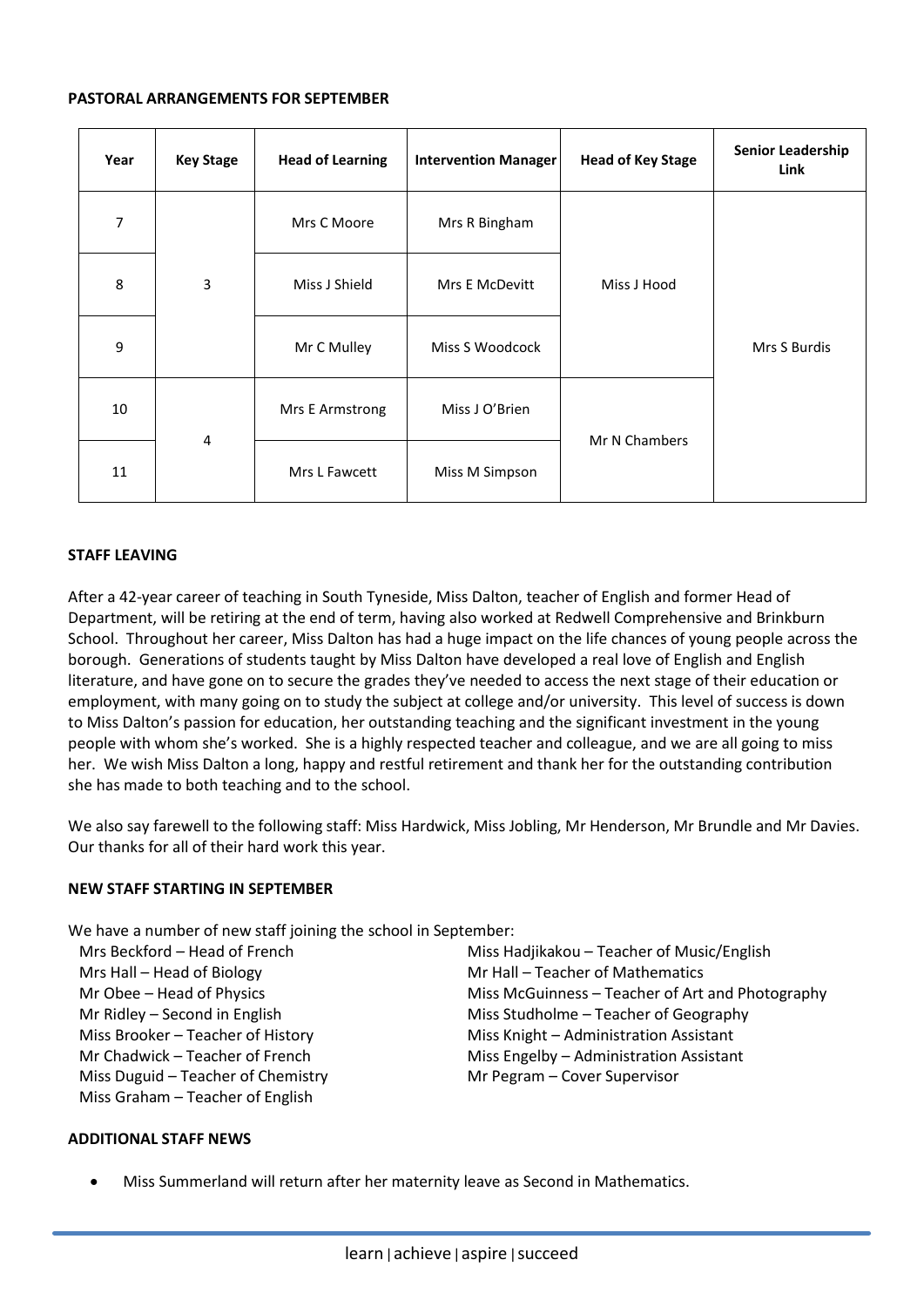- Miss O'Brien, Intervention Manager for Year 9, joined the school in June. She will continue to work with the year group as they move into Year 10.
- In September, Mr Reid will be teaching PE.

## **CONTACT DETAILS FOR SEPTEMBER**

It is hugely important that we have up-to-date contact details for all parents and carers, so we are able to get in touch in an emergency. If your details have changed, or they change at any point during the academic year, could you please contact the school as a matter of urgency.

## **SOME OF OUR SUMMER TERM ACTIVITIES**

Pupils in our Year 7 Council have been extremely busy in the summer term. They have co-ordinated litter picks around the school site and met with Cllr Ellison to talk about life as a local Councilor. Pupils in the year group have also been involved in tree planting in our new garden space and some pupils have been growing pea pods at home after receiving them as Easter gifts from the pastoral team.



## **ROYAL MAIL STAMP COMPETITION**

The whole of KS3 participated in a Royal Mail Stamp Competition. There were some fantastic entries, and we are currently awaiting the outcome.

## **HEBBURN TOWN FC DAY**

To show our support for Hebburn Town FC's trip to Wembley for the FA Vase Final, pupils came to school in the club's colours and the school meal service made biscuits in the club's colours! Well done to the team for bringing the cup home! Below is a picture of some of our pupils with the FA Vase trophy.

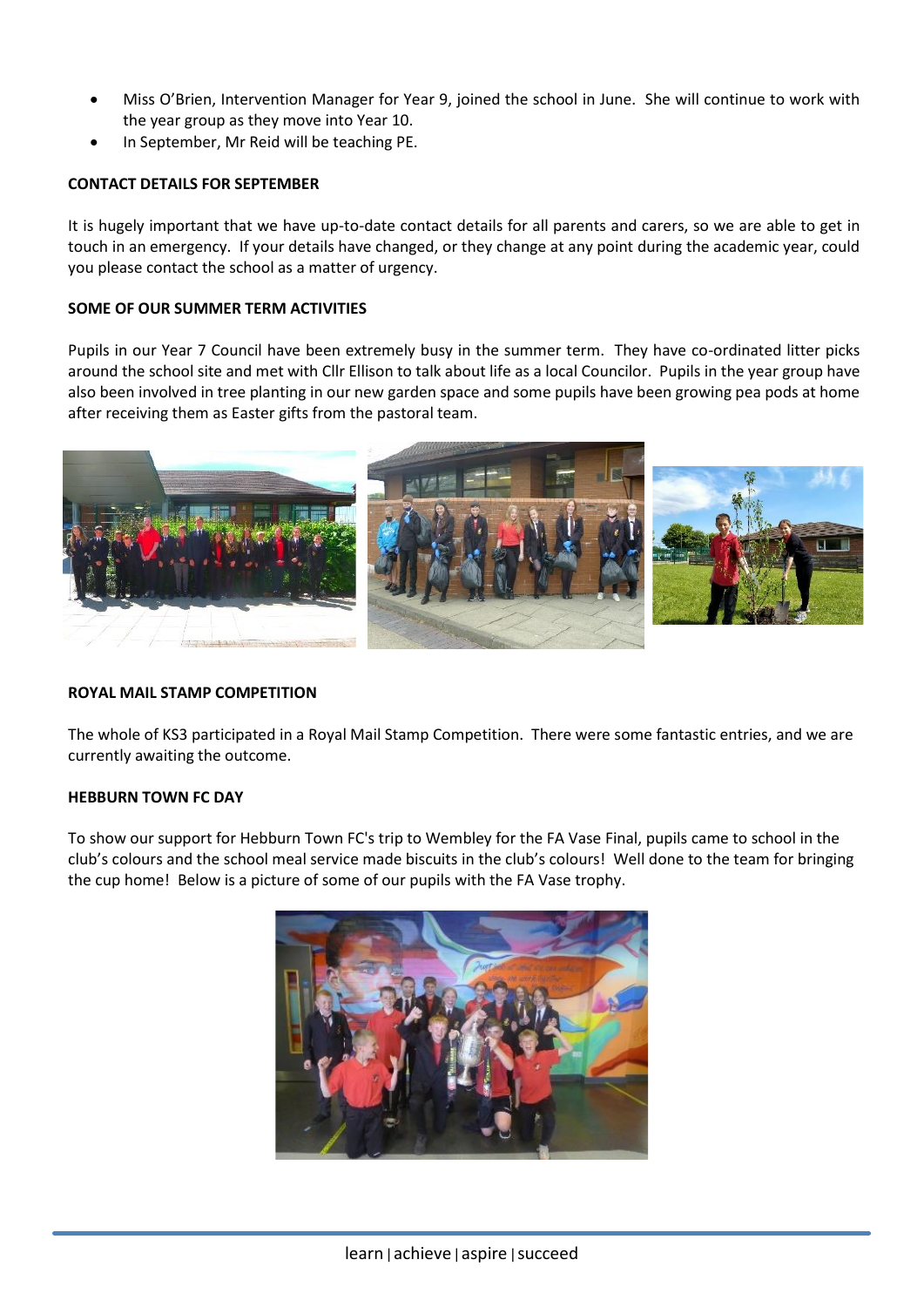## **RHSE CONSENT LESSONS**

Pupils in Years 7-10 took part in a lesson on the subject of consent, the law and personal space. The sessions were delivered by the form tutors and the pupils were outstanding in their maturity and willingness to contribute to the sessions. Well done to everyone involved.

## **GAME OF UNI**

Classes in Year 7 received a visit from a student ambassador from Northumbria University. The workshop gave pupils an insight into university life in an interactive way. Pupils were presented with a series of scenarios that a student may face at university and were awarded points based on the decisions they made. Pupils found out about the academic and extra-curricular activities on offer to students at university.

#### **BUILDING RESILIENCE SESSIONS**

Pupils in Years 7-10 took part in a virtual session on building resilience delivered by Sunderland University. Pupils discussed and listened to strategies for helping them to build resilience and remain positive when unexpected events happen. A big thank you to the university for their support with this event.

## **SHOW RACISM THE RED CARD**

Since the final of the Euros, pupils have taken the opportunity to write messages of support for Marcus Rashford, Jadon Sancho and Bukayo Sako, following the racist abuse they received online, after missing their penalties. Hebburn Comprehensive cares. Hebburn Comprehensive stands against racism.



#### **AND FINALLY…**

I would like to pay tribute again to our outstanding staff team who, in the most challenging of circumstances, have continued to provide the highest standard of education and pastoral care for our pupils. It continues to be a privilege to work with such a committed and hard-working team of professionals. Staff have continued to go the extra mile, particularly over recent weeks, where we have faced significant disruption, to ensure the best for our pupils.

I would also like to thank parents and carers for your ongoing support and your understanding of the challenges the school has faced this academic year: it is much appreciated.

In the most challenging of circumstances, we have, once again, pulled together as a school community, and I am extremely grateful for that.